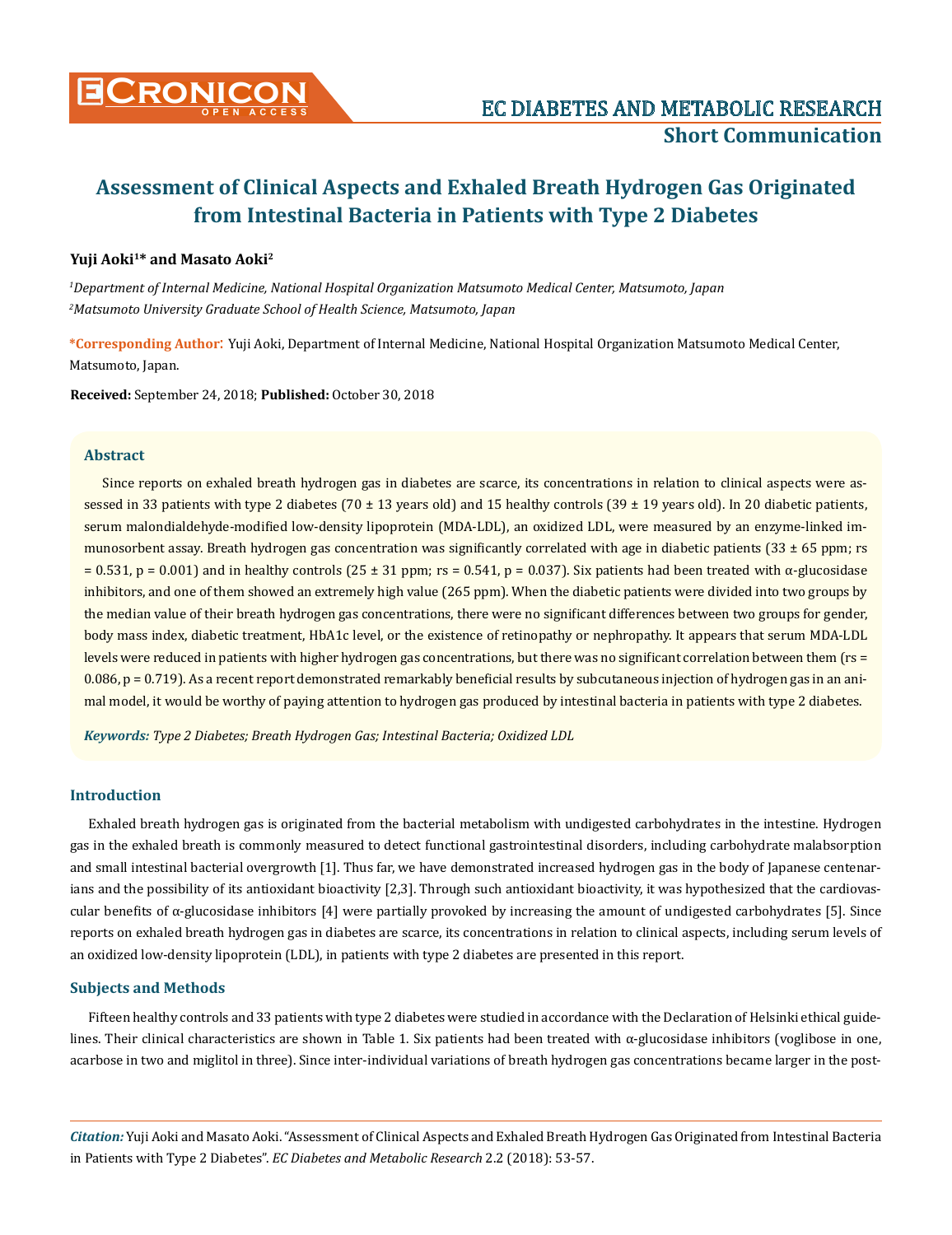54

absorption period after a breakfast meal, exhaled breath hydrogen concentrations were measured between 11:00 and 18:00, or more than 4 hours after breakfast using a portable breath hydrogen gas analyzer (HYDlyzer, TAIYO, Osaka, Japan) [2]. In 20 diabetic patients, serum malondialdehyde-modified LDL (MDA-LDL), an oxidized LDL [6], were measured by an enzyme-linked immunosorbent assay at a referee laboratory (SRL, Inc., Tokyo, Japan).

|                              | <b>Healthy Control</b> | <b>Type 2 Diabetes</b> |  |
|------------------------------|------------------------|------------------------|--|
| N                            | 15                     | 33                     |  |
| Male/Female                  | 8/7                    | 11/22                  |  |
| Age (years)                  | $39 + 19$              | $70 \pm 13$            |  |
| Body Mass Index              | $20.4 \pm 1.8$         | $25.0 \pm 4.1$         |  |
| Duration of Diabetes (years) |                        | $39 \pm 19$            |  |
| Diet/OHA/OHA + Insulin (n)   |                        | 5/23/5                 |  |
| HbA <sub>1</sub> c $(\%)$    |                        | $7.5 \pm 1.4$          |  |

*Table 1: Clinical characteristics of subjects. Mean* ± *SD; OHA: Oral Hypoglycemic Agent.*

The data are expressed as the mean ± SD. Statistical analysis was performed using the Yates  $\chi^2$  test, unpaired t test, Mann-Whitney Utest or Spearman's rank correlation, where appropriate, with a significant level at p < 0.05.

## **Results**

Figure 1 shows individual hydrogen gas concentrations of their exhaled breath in 15 healthy controls and 33 patients with type 2 diabetes (25  $\pm$  31 and 33  $\pm$  65 ppm). Six patients treated with α-glucosidase inhibitors are depicted as an open circle. The kind of α-glucosidase inhibitors was miglitol for the highest hydrogen gas concentration, acarbose for the second and third, voglibose for the fourth, and miglitol for the fifth and the lowest. This indicates that breath hydrogen gas concentrations were not necessarily increased by taking α-glucosidase inhibitors.



*Figure 1: Individual hydrogen gas concentrations of their exhaled breath are depicted in 15 healthy controls and 33 patients with type 2 diabetes (open circle, treated with α-glucosidase inhibitors). There was no significant difference (Mann-Whitney U-test) between two groups (25 ± 31 vs 33 ± 65 ppm).*

*Citation:* Yuji Aoki and Masato Aoki. "Assessment of Clinical Aspects and Exhaled Breath Hydrogen Gas Originated from Intestinal Bacteria in Patients with Type 2 Diabetes". *EC Diabetes and Metabolic Research* 2.2 (2018): 53-57.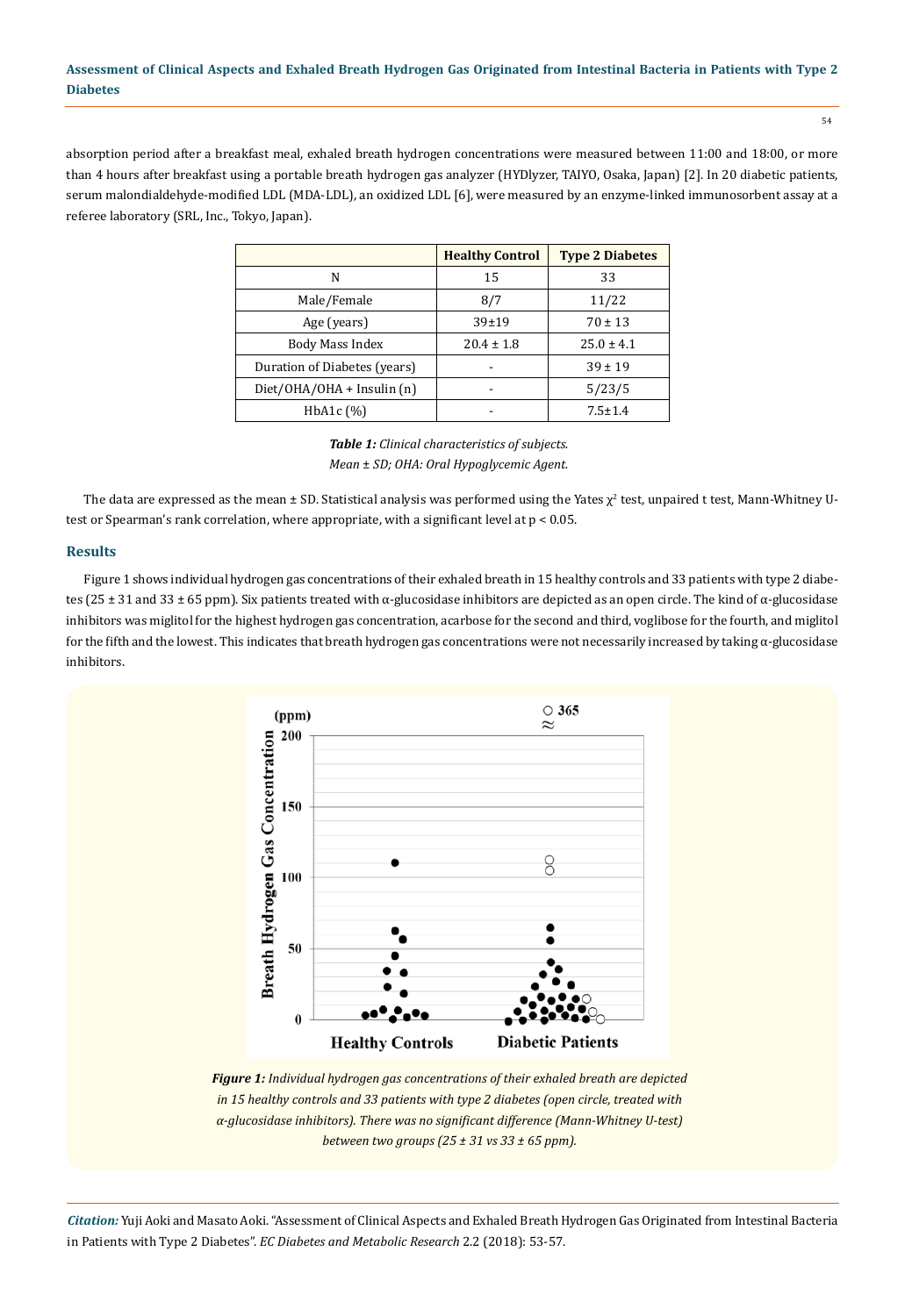When the diabetic patients were divided into two groups by the median value (14.5 ppm) of their breath hydrogen gas concentrations, clinical aspects of each group are shown in Table 2. Patients with higher hydrogen gas concentrations were significantly ( $p < 0.01$ ) older and had significantly (p < 0.05) longer duration of diabetes, while there were no significant differences between two groups for gender, body mass index, diabetic treatment, HbA1c level, or the existence of retinopathy or nephropathy. Breath hydrogen gas concentration was significantly correlated with age in total diabetic patients ( $rs = 0.531$ ,  $p = 0.001$ ) and also in healthy controls ( $rs = 0.541$ ,  $p = 0.037$ ).

| Breath hydrogen gas concentration (ppm)     | < 14.5<br>$6.3 \pm 3.5$ | $14.5 \le$<br>$58.4 \pm 84.7$ |         |
|---------------------------------------------|-------------------------|-------------------------------|---------|
| n                                           | 16                      | 17                            | P value |
| Male/Female                                 | 7/9                     | 4/13                          | 0.389   |
| Age (years)                                 | $63 \pm 14$             | $76 \pm 8$                    | 0.002   |
| Body Mass Index                             | $26.0 \pm 4.3$          | $24.1 \pm 3.9$                | 0.202   |
| Duration of Diabetes (years)                | $8.9 \pm 6.0$           | $15.1 \pm 8.2$                | 0.019   |
| Diet/OHA/OHA+Insulin (n)                    | 4/10/2                  | 1/13/3                        | 0.605   |
| Taking $\alpha$ -Glucosidase inhibitors (n) | 2                       | 4                             | 0.712   |
| HbA <sub>1</sub> c $(\%)$                   | $7.6 \pm 1.4$           | $7.5 \pm 1.4$                 | 0.92    |
| Retinopathy $(-/+)$                         | 12/4                    | 9/8                           | 0.34    |
| Nephropathy $(-/+)$                         | 9/7                     | 8/9                           | 0.858   |

*Table 2: Clinical aspects of diabetic patients divided by the median value of their breath hydrogen gas concentrations. Mean ± SD; Yates χ<sup>2</sup> test or unpaired t test; OHA: Oral Hypoglycemic Agent.* 

Figure 2 shows the correlation between breath hydrogen gas concentrations and serum MDA-LDL levels in 20 diabetic patients. It appears that serum MDA-LDL levels were reduced in patients with higher hydrogen gas concentrations, but there was no significant correlation between them ( $rs = 0.086$ ,  $p = 0.719$ ). Considering the distribution of data in an attempt to make a difference, patients with the hydrogen gas concentrations higher than 30 ppm (n = 7) had lower serum MDA-LDL levels compared with the other patients (n = 13)  $(52 \pm 14 \text{ vs } 72 \pm 34 \text{ U/L})$ , one-sided p = 0.079, borderline significance).



*Figure 2: Correlation between breath hydrogen gas concentrations and serum malondialdehyde-modified LDL (oxidized LDL) levels in 20 diabetic patients. There was no significant correlation between them (rs = 0.086, p = 0.719).*

*Citation:* Yuji Aoki and Masato Aoki. "Assessment of Clinical Aspects and Exhaled Breath Hydrogen Gas Originated from Intestinal Bacteria in Patients with Type 2 Diabetes". *EC Diabetes and Metabolic Research* 2.2 (2018): 53-57.

55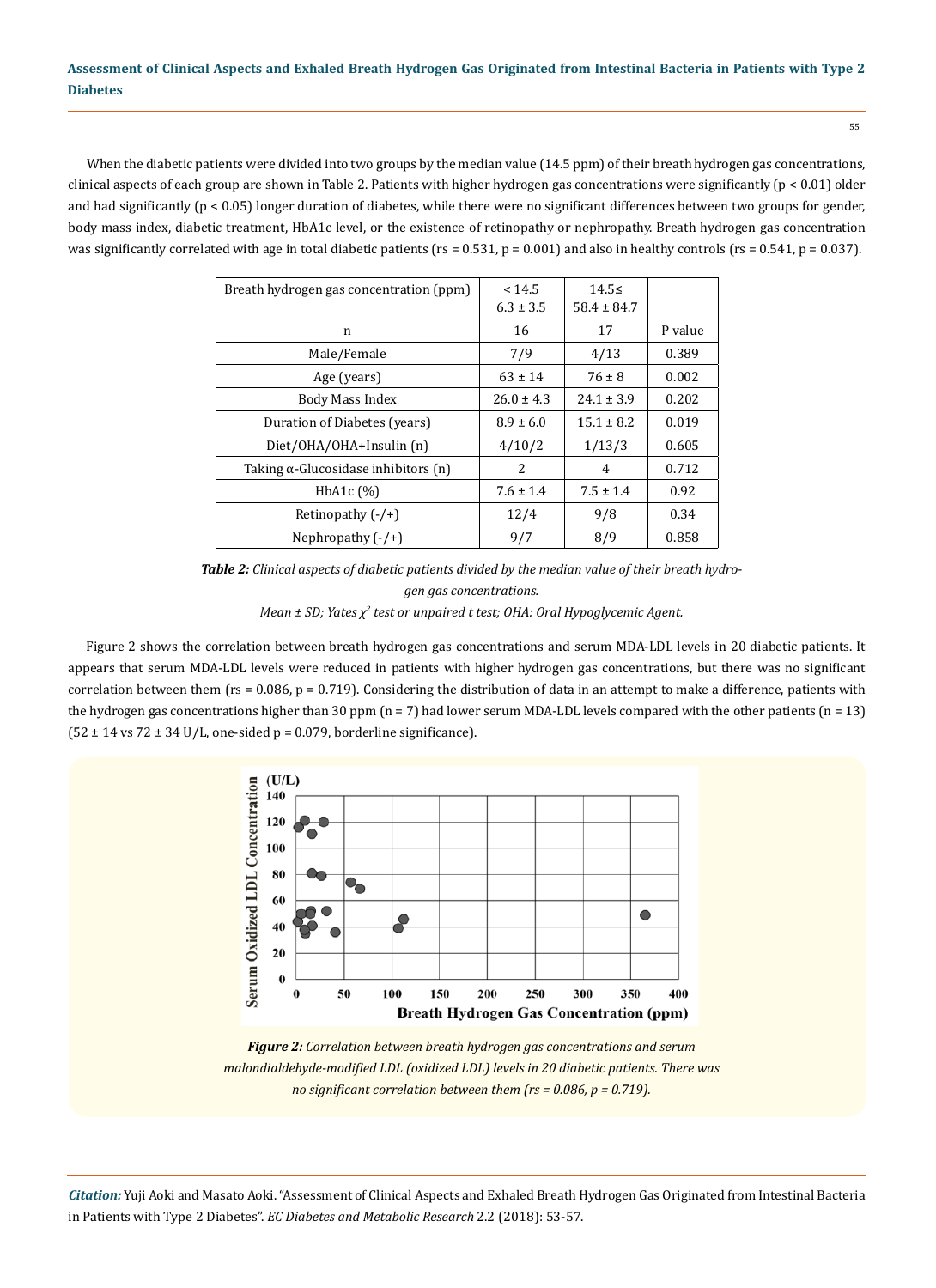#### **Discussion**

The data of exhaled breath hydrogen gas concentrations did not show a normal distribution in healthy controls or diabetic patients. There was no significant difference between them, and a few persons had considerably high hydrogen gas concentrations in both groups. One diabetic patient treated with an  $\alpha$ -glucosidase inhibitor showed an extremely high value, but it was suggested that taking  $\alpha$ -glucosidase inhibitors were not always associated with high breath hydrogen gas concentrations. However, it has been clearly demonstrated that bacterial production of hydrogen gas was significantly enhanced after the administration of α-glucosidase inhibitors [5]. Accordingly, breath hydrogen gas concentrations are considered to still depend on intake of foods and intestinal microbiome even after the administration of α-glucosidase inhibitors. In our study, it was found that breath hydrogen gas concentrations increased with aging in both control and diabetic groups, but were not associated with clinical aspects assessed. Increased concentrations of breath hydrogen gas in the elderly are attributable to impaired absorptive capacity for carbohydrates, small intestinal bacterial overgrowth and so on [1,7,8].

Since drinking hydrogen-rich water was demonstrated to reduce serum lysine-modified or oxidized LDL levels [9,10], the correlation between breath hydrogen gas concentrations and serum MDA-LDL levels in diabetic patients was assessed. Drinking such water briefly increases breath hydrogen gas concentrations, which are within the range of daily intra- or inter-individual variations [2,9,11]. No significant correlation was seen between them in the present study, but it is of note that serum MDA-LDL levels appeared to be reduced in patients with high hydrogen gas concentrations. The mentioned study [9] demonstrated that intake of hydrogen-rich water significantly decreased electronegative charge-modified (that is, lysine-modified) LDLs caused by acetylation, carbamylation, glycation, glycoxidation or oxidation. MDA-LDL is an oxidized LDL formed by the reaction of MDA or malondialdehyde, a peroxidative end product, with lysine residues of apolipoprotein B-100, the major protein present in LDL particles, during lipid peroxidation releasing F2-isoprostanes [12,13]. It is inferred that hydrogen gas would rather protect lipids from oxidative stress as shown with urine F2-isoprostanes [3].

 Thus, it seemed that breath hydrogen gas concentrations just increased with aging and were not associated with clinical aspects of type 2 diabetes. However, antioxidant bioactivity of hydrogen gas in the body was expected in diabetic patients with high concentrations of breath hydrogen gas. As a most recent report [14] demonstrated remarkably beneficial results by subcutaneous injection of hydrogen gas (1 ml/mouse/week for 4 weeks) in an animal model of type 2 diabetes, it would be worthy of paying attention to hydrogen gas produced by intestinal bacteria in patients with type 2 diabetes.

#### **Conflict of Interest Statement**

The authors have indicated no potential conflict of interest.

#### **Bibliography**

- 1. [Simren M and Stotzer P-O. "Use and abuse of hydrogen breath tests".](https://www.ncbi.nlm.nih.gov/pmc/articles/PMC1856094/) *Gut* 55.3 (2006): 297-303.
- 2. [Aoki Y. "Increased concentrations of breath hydrogen gas in Japanese centenarians".](http://www.academia.edu/13578182/Increased_Concentrations_of_Breath_Hydrogen_Gas_in_Japanese_Centenarians) *Anti-Aging Medicine* 10.5 (2013): 101-105.
- 3. [Aoki Y. "Antioxidant bioactivity of molecular hydrogen gas produced by intestinal bacteria with undigested carbohydrates".](https://actascientific.com/ASNH/pdf/ASNH-02-0124.pdf) *Acta [Scientific Nutritional Health](https://actascientific.com/ASNH/pdf/ASNH-02-0124.pdf)* 2.9 (2018): 23-25.
- 4. Chiasson JL., *et al*[. "Acarbose treatment and the risk of cardiovascular disease and hypertension in patients with impaired glucose](https://www.ncbi.nlm.nih.gov/pubmed/12876091)  tolerance: the STOP-NIDDM trial". *[Journal of the American Medical Association](https://www.ncbi.nlm.nih.gov/pubmed/12876091)* 290.4 (2003): 486-494.
- 5. Suzuki Y., *et al*[. "Are the effects of α-glucosidase inhibitors on cardiovascular events related to elevated levels of hydrogen gas in the](https://www.ncbi.nlm.nih.gov/pubmed/19505462)  gastrointestinal tract?" *[Federation of European Biochemical Societies Letters](https://www.ncbi.nlm.nih.gov/pubmed/19505462)* 583.13 (2009): 2157-2159.
- 6. Ohira M., *et al*[. "Metformin reduces circulating malondialdehyde-modified low-density lipoprotein in type 2 diabetes Mellitus".](https://www.ncbi.nlm.nih.gov/pubmed/25090264) *Clinical [and Investigative Medicine](https://www.ncbi.nlm.nih.gov/pubmed/25090264)* 37.4 (2014): E243-E251.

*Citation:* Yuji Aoki and Masato Aoki. "Assessment of Clinical Aspects and Exhaled Breath Hydrogen Gas Originated from Intestinal Bacteria in Patients with Type 2 Diabetes". *EC Diabetes and Metabolic Research* 2.2 (2018): 53-57.

56